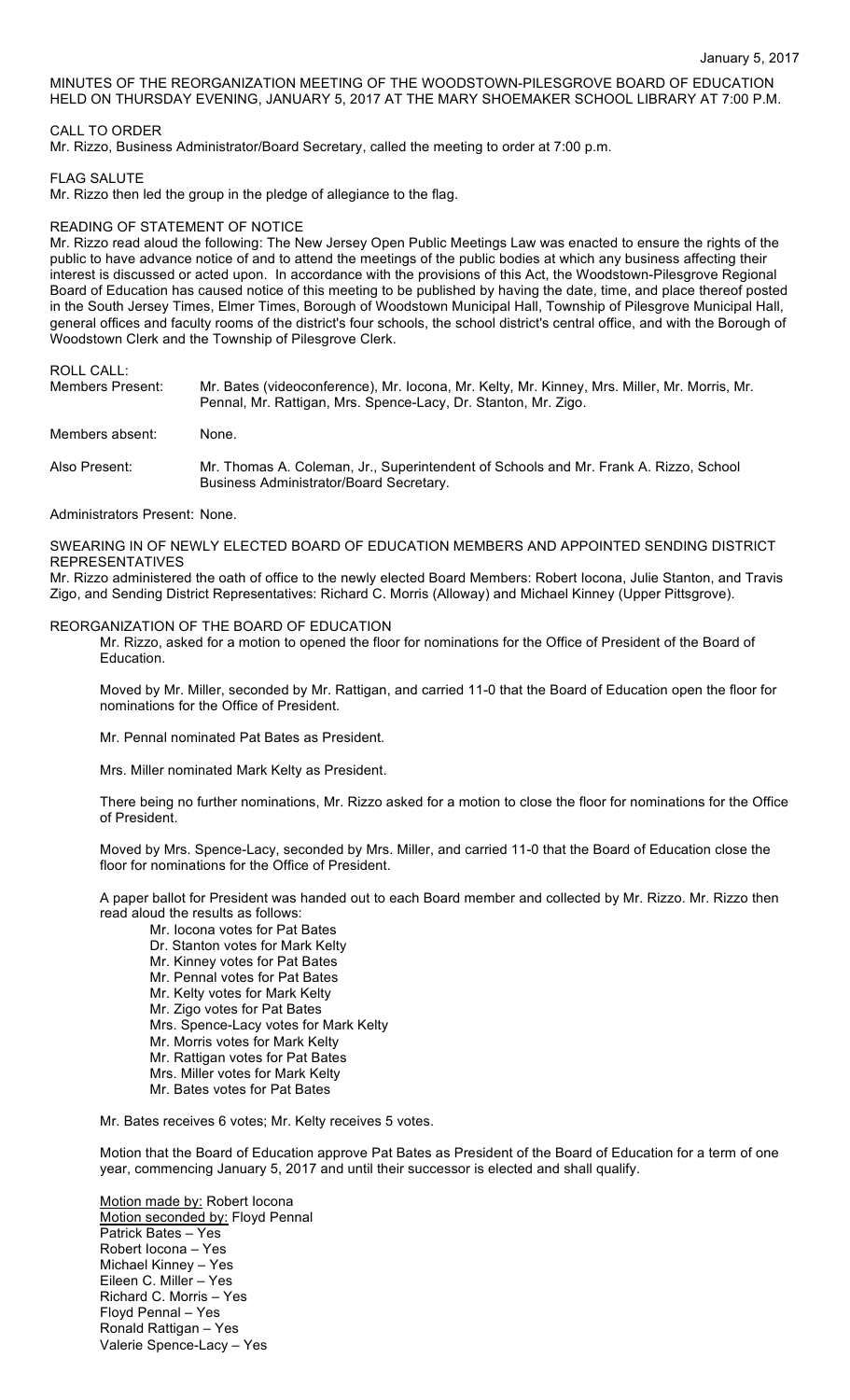Julie Stanton – Yes Travis Zigo – Yes Mark Kelty – Yes

Due to Mr. Bates not being physically present to take over the meeting, Mr. Rizzo continued and asked for a motion to open the floor to nominations for the Office of Vice-President of the Board of Education.

Moved by Mrs. Miller, seconded by Mr. Pennal, and carried 11-0 that the Board of Education open the floor for nominations for the Office of Vice-President.

Mr. Pennal nominated Robert Iocona as Vice-President.

There being no further nominations, Mr. Rizzo asked for a motion to close the floor for nominations for the Office of Vice-President.

Moved by Mrs. Spence-Lacy, seconded by Mr. Pennal, and carried 11-0 that the Board of Education close the nominations for the Office of Vice-President.

Motion that the Board of Education approve Robert Iocona as Vice-President of the Board of Education for a term of one year, commencing January 5, 2017 and until their successor is elected and shall qualify.

Motion made by: Floyd Pennal Motion seconded by: Michael Kinney Patrick Bates – Yes Robert Iocona – Yes Michael Kinney – Yes Eileen C. Miller – Yes Richard C. Morris – Yes Floyd Pennal – Yes Ronald Rattigan – Yes Valerie Spence-Lacy – Yes Julie Stanton – Yes Travis Zigo – Yes Mark Kelty – No

### APPOINTMENT OF BOARD SECRETARY

Motion that the Board of Education, approve, by resolution, and pursuant to N.J.S.A. 18A: 17-5, the appointment of Mr. Frank A. Rizzo, as Board Secretary effective immediately until his resignation date of January 16, 2017, and thereafter Mr. Andrew Eubanks as Interim Board Secretary, effective January 17, 2017 through the remainder of his contracted service of September 30, 2017.

Motion made by: Eileen C. Miller Motion seconded by: Michael Kinney Patrick Bates – Yes Robert Iocona – Yes Michael Kinney – Yes Eileen C. Miller – Yes Richard C. Morris – Yes Floyd Pennal – Yes Ronald Rattigan – Yes Valerie Spence-Lacy – Yes Julie Stanton – Yes Travis Zigo – Yes Mark Kelty – Yes

CODE OF ETHICS TRAINING - Mr. Iocona reviewed the Code of Ethics attachments with the Board.

Motion to approve the following resolution:

RESOLVED, that the New Jersey School Boards Association "Code of Ethics" shall be considered the official Code of Ethics of the Woodstown-Pilesgrove Regional Board of Education.

Motion made by: Eileen C. Miller Motion seconded by: Valerie Spence-Lacy Patrick Bates – Yes Robert Iocona – Yes Michael Kinney – Yes Eileen C. Miller – Yes Richard C. Morris – Yes Floyd Pennal – Yes Ronald Rattigan – Yes Valerie Spence-Lacy – Yes Julie Stanton – Yes Travis Zigo – Yes Mark Kelty – Yes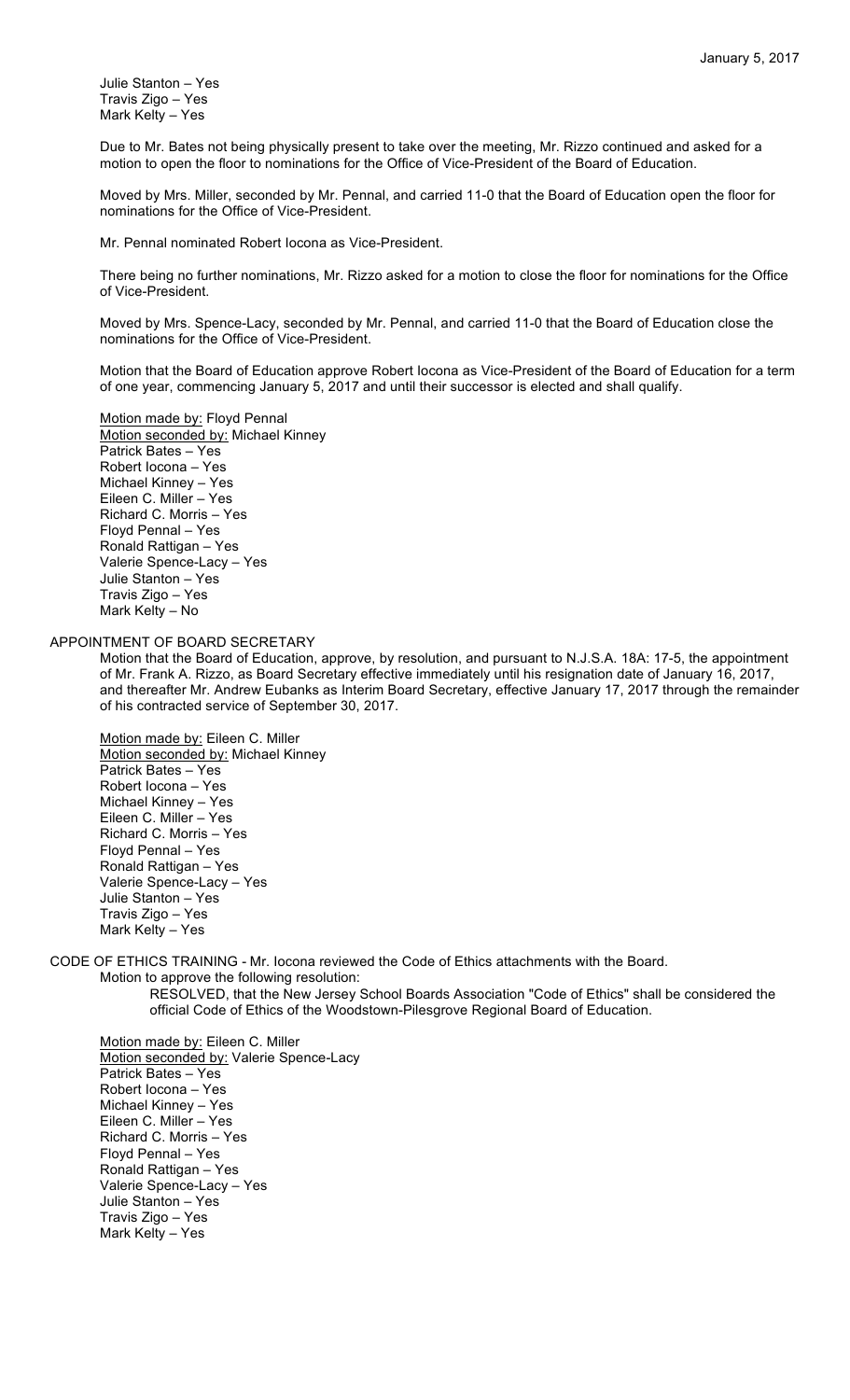### ADOPTION OF OFFICIAL NEWSPAPERS

Motion to authorize the South Jersey Times and the Elmer Times be adopted as the official newspapers to be used for the advertisement of meetings and legal ads and all other necessary public notifications for 2017.

Motion made by: Eileen C. Miller Motion seconded by: Floyd Pennal Patrick Bates – Yes Robert Iocona – Yes Michael Kinney – Yes Eileen C. Miller – Yes Richard C. Morris – Yes Floyd Pennal – Yes Ronald Rattigan – Yes Valerie Spence-Lacy – Yes Julie Stanton – Yes Travis Zigo – Yes Mark Kelty – Yes

### OPEN PUBLIC MEETINGS ACT/ESTABLISH MEETING DATES, TIME AND PLACE

Motion that the Board of Education approve the Open Public Meetings Act Resolution and Board of Education meeting dates for 2017 through to the next reorganization meeting in January 2018. (see page )

Motion made by: Eileen C. Miller Motion seconded by: Michael Kinney Patrick Bates – Yes Robert Iocona – Yes Michael Kinney – Yes Eileen C. Miller – Yes Richard C. Morris – Yes Floyd Pennal – Yes Ronald Rattigan – Yes Valerie Spence-Lacy – Yes Julie Stanton – Yes Travis Zigo – Yes Mark Kelty – Yes

# PARLIAMENTARY PROCEDURES

Motion to approve the following resolution:

Except as may otherwise be provided by law, the proceedings of the Woodstown-Pilesgrove Regional School District School Board shall ordinarily be conducted according to Robert's Rules of Order; provided, that a failure to observe or enforce such rules shall in no manner affect the regularity, validity or legality of any action or proceeding taken by the Board. The School Board, in its discretion, hereby reserves the right to proceed at any time otherwise than as prescribed in Robert's Rules of Order and to appoint the board secretary and board attorney to act as the parliamentarians for 2017.

### Motion made by: Eileen C. Miller Motion seconded by: Ronald Rattigan

Patrick Bates – Yes Robert Iocona – Yes Michael Kinney – Yes Eileen C. Miller – Yes Richard C. Morris – Yes Floyd Pennal – Yes Ronald Rattigan – Yes Valerie Spence-Lacy – Yes Julie Stanton – Yes Travis Zigo – Yes Mark Kelty – Yes

# BOARD POLICIES/REGULATIONS

Motion to adopt all existing Board Policies and Procedures.

Motion made by: Eileen C. Miller Motion seconded by: Travis Zigo Patrick Bates – Yes Robert Iocona – Yes Michael Kinney – Yes Eileen C. Miller – Yes Richard C. Morris – Yes Floyd Pennal – Yes Ronald Rattigan – Yes Valerie Spence-Lacy – Yes Julie Stanton – Yes Travis Zigo – Yes Mark Kelty – Yes